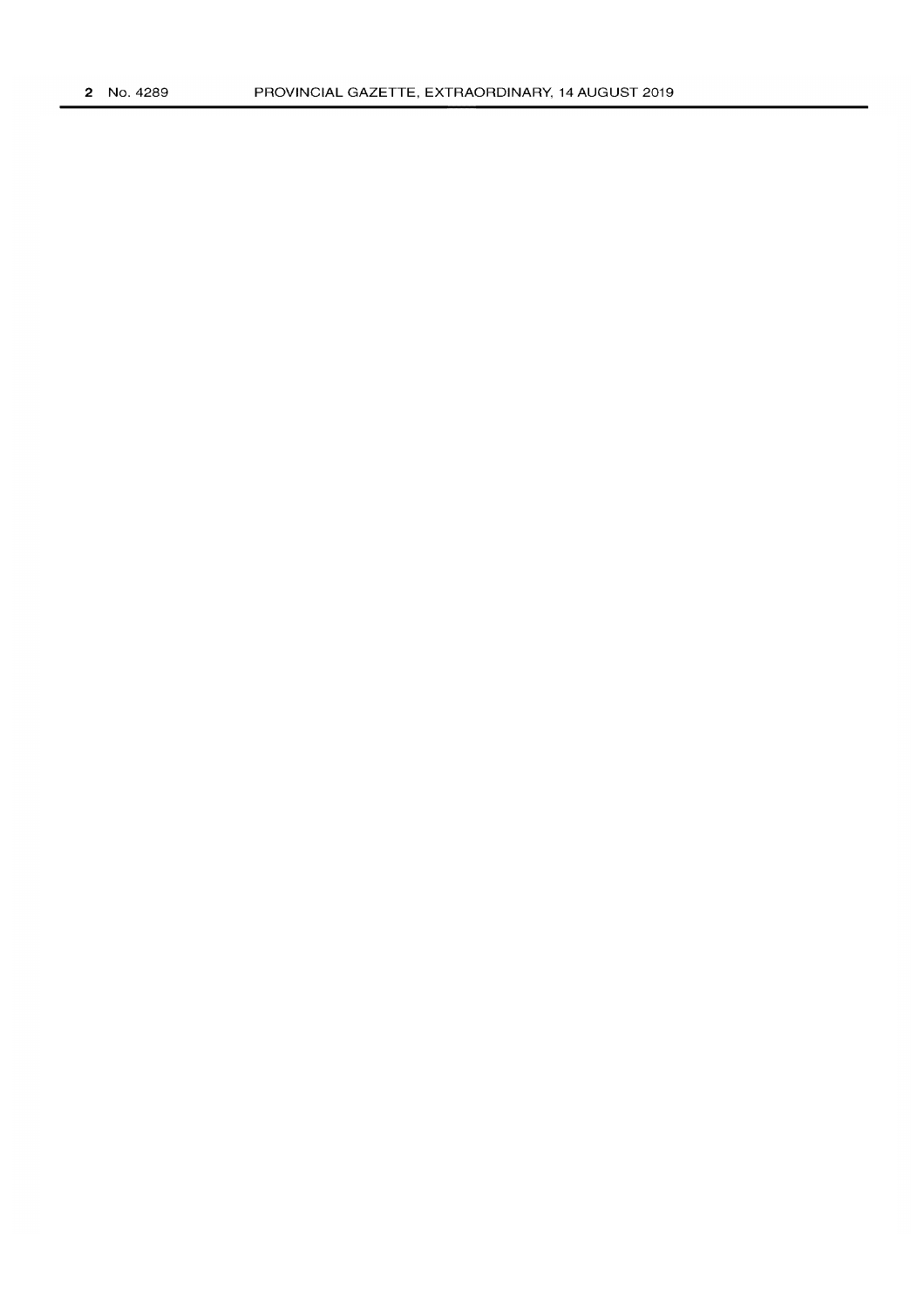## **CONTENTS**

|     |                                                                                                        | Gazette<br>No. | Page<br>No. |
|-----|--------------------------------------------------------------------------------------------------------|----------------|-------------|
|     | <b>PROVINCIAL NOTICES • PROVINSIALE KENNISGEWINGS</b>                                                  |                |             |
| 229 | Local Government: Municipal Property Rates Act, 2004: Resolution on Levying Property Rates in terms of | 4289           |             |